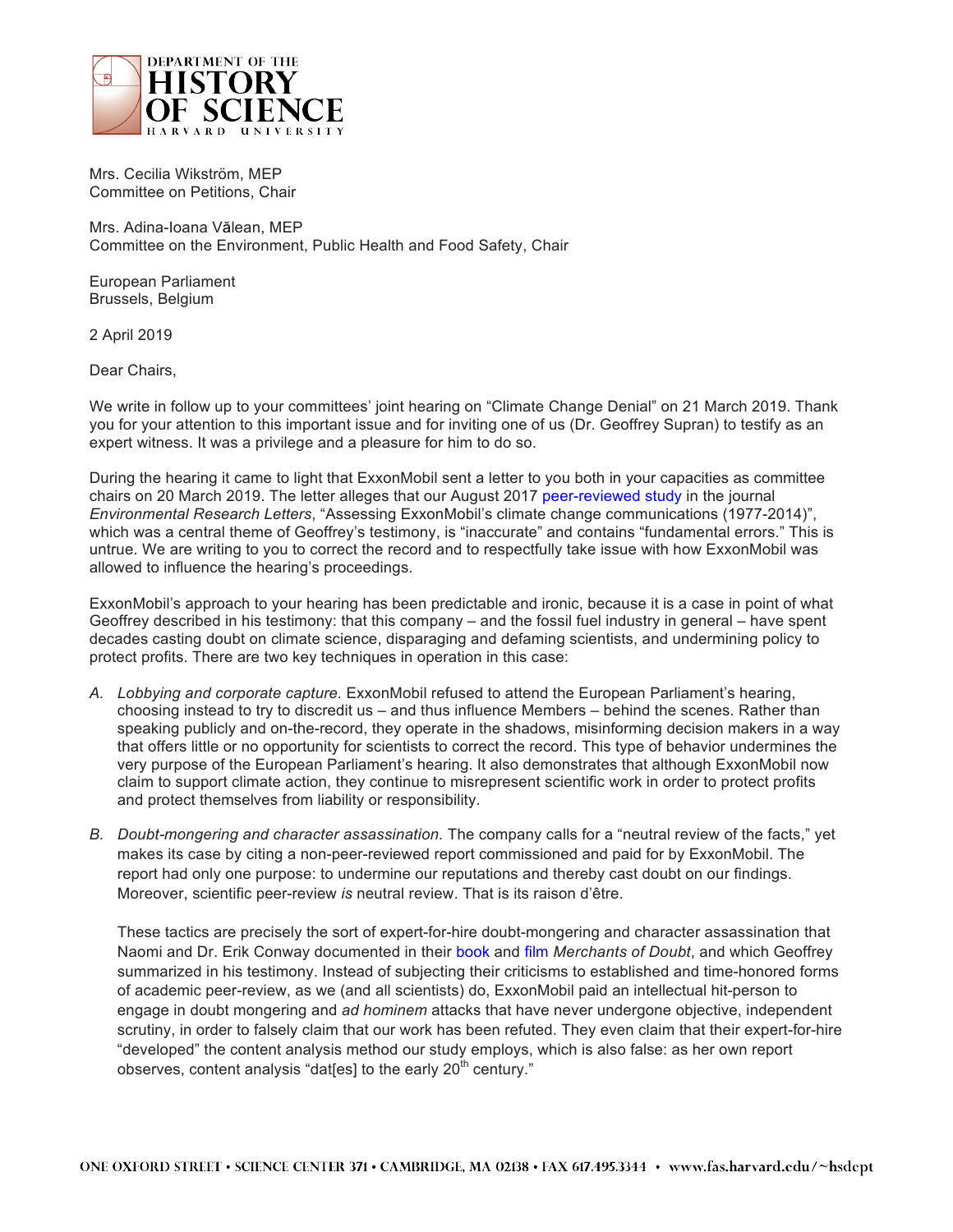

We fully stand by our conclusion that Exxon, Mobil, and ExxonMobil Corp. have all variously misled the public about climate science and its implications. Moreover, as Geoffrey noted in his testimony, our results do not stand in isolation – they are corroborated by numerous independent lines of scholarly and journalistic investigation.

Notice that despite ExxonMobil's deliberately confusing rhetoric, their letter does not challenge the overwhelming consensus of experts studying the history of fossil fuel interests, which is that fossil fuel companies and trade associations, including ExxonMobil, have (a) variously known about the reality and dangers of human-caused climate change for decades; and (b) knowingly spent decades orchestrating, funding, and perpetuating disinformation about climate change so as to delay action. ExxonMobil cannot challenge these observations, because they are verified by thousands of pages of documented evidence.

Therefore, ExxonMobil reverts to misleading the public about its history of misleading the public. This includes the straw man argument that they have never hidden or suppressed climate science research, even though no one is accusing them of doing so. What we do say – and show – is that they misled the public. On this point the company remains silent. It has become a familiar pattern. Scientists publish science, ExxonMobil responds with spin. We think that makes it clear who can be trusted – and who can't – when it comes to facts about the past and decisions about our future.

Because this is now well known, we were taken aback by the way in which ExxonMobil's letter was allowed to influence the hearing's proceedings. While we greatly appreciated your transparency in sharing the letter with committee members and in disclosing to the hearing that ExxonMobil had notified you of their decision to not attend, neither Geoffrey nor the public were provided with a copy of ExxonMobil's letter or made aware of its criticisms of our work. This lack of disclosure and forewarning were particularly serious because MEP Mr. Laurentiu Rebega recited ExxonMobil's slanders to Geoffrey during the hearing's Q&A Session. We hope that you will agree that efforts by corporate interests and their parliamentary allies to undermine expert witness testimony – and to intimidate potential future expert witnesses – is an affront to your institution and demands serious attention.

Specifically, we would appreciate your help in correcting the record by sharing this letter with your fellow committee members and by ensuring that it is part of the hearing's official record. We also ask that our observations be taken into account by European Parliament when deciding whether to revoke ExxonMobil's lobby badges, as has been formally [requested](https://www.theguardian.com/business/2019/mar/22/exxonmobil-faces-eu-parliaments-ban-after-climate-hearing-no-show) by several MEPs; it is relevant to this decision that ExxonMobil's behavior surrounding your hearing epitomizes the very behavior that your hearing was convened to address.

We unreservedly applaud your leadership on climate change. You have taken an unprecedented first, successful step towards holding accountable those who have imperiled humanity by stalling action for decades, and we were honored to be part of it. It is in this spirit of support and encouragement that we hope you will receive this letter correcting the record and offering our constructive criticism. Please do not hesitate to contact us if we can offer further assistance.

Sincerely,

Dr. Naomi Oreskes **Dr. Geoffrey Supran** Professor of the History of Science Climate Change Solutions Fund Affiliated Professor of Earth & Planetary Sciences **Postdoctoral Fellow** Harvard University Harvard University

ONE OXFORD STREET • SCIENCE CENTER 371 • CAMBRIDGE, MA 02138 • FAX 617.495.3344 • www.fas.harvard.edu/~hsdept